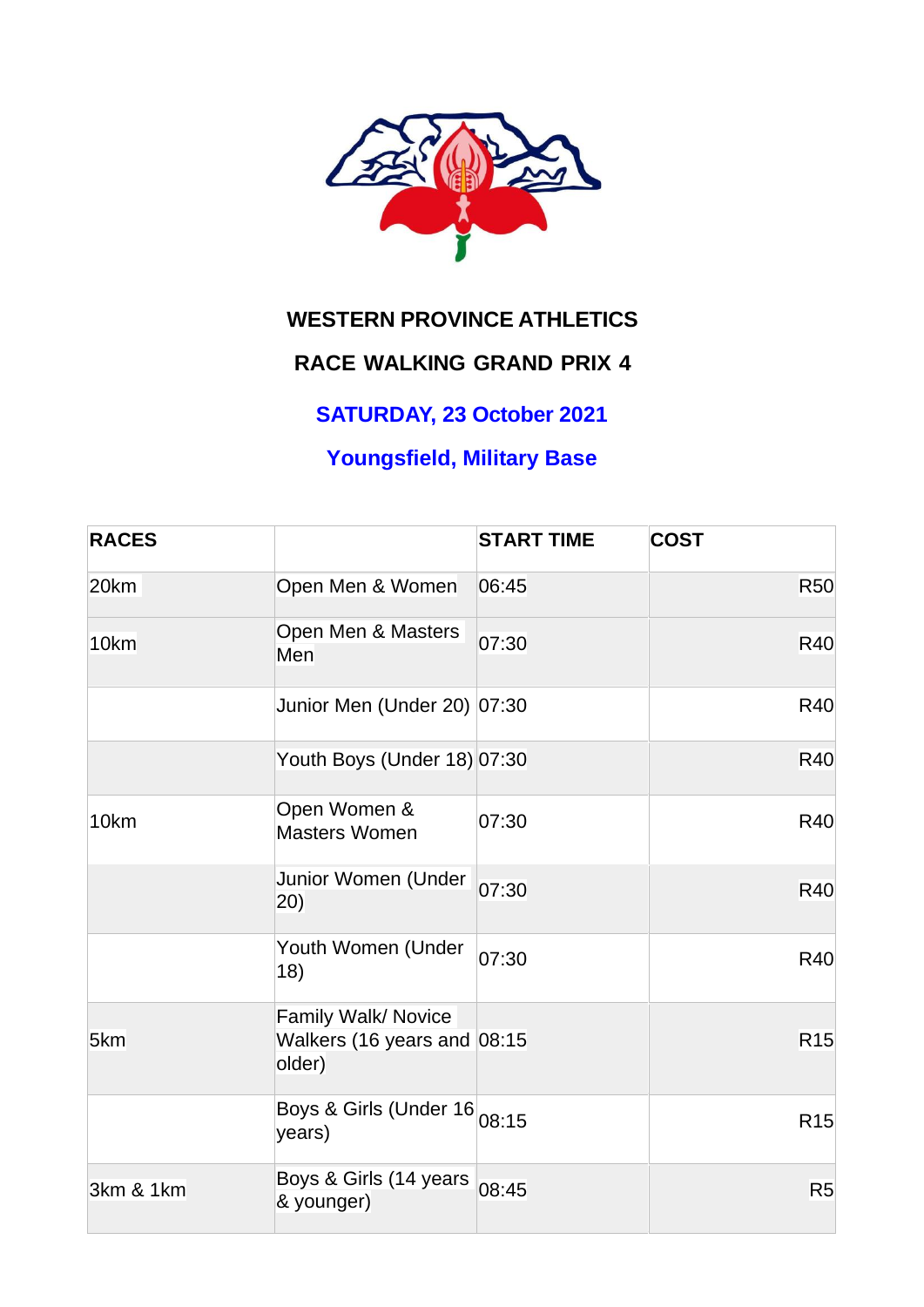#### \***First Time Walkers Welcome - Family Walk**

- There will be a 5km (16 years and younger) & 5km novice walk (16 years and older) for athletes wanting to try race walking.
- Relaxed judging rules will apply
- No running allowed or strollers etc allowed
- Results will be separated according to the events.
- Novice rules only applying to Novice 5km event.
- Knees must be "uncovered" in order that a judge can actually see the "straight knee in operation

#### **Route**

• 2KM Loop

#### **Registration:**

- Online Entries Close: Wednesday, 20 October 2021 at 17h00
- Only collecting & paying for entries on Saturday, 23 October 2021 Youngsfield, Military Base from 06:00 (1 hour before each event)

#### **General:**

- Fast 2km loop.
- Safe and secure venue. No traffic. Enjoyable environment and atmosphere.
- Easy access to venue, parking and excellent viewing points for spectators.
- Refreshments:

For all events, drinking/sponging stations with water only will be provided and coke at the finish.

- Lap counters, officials and judges will be present.
- If not in possession of a valid 2021 ASA license, a temporary license must be bought @ R25 each.
- Relaxed judging rules will apply to novices.
- According to IAAF & ASA rules.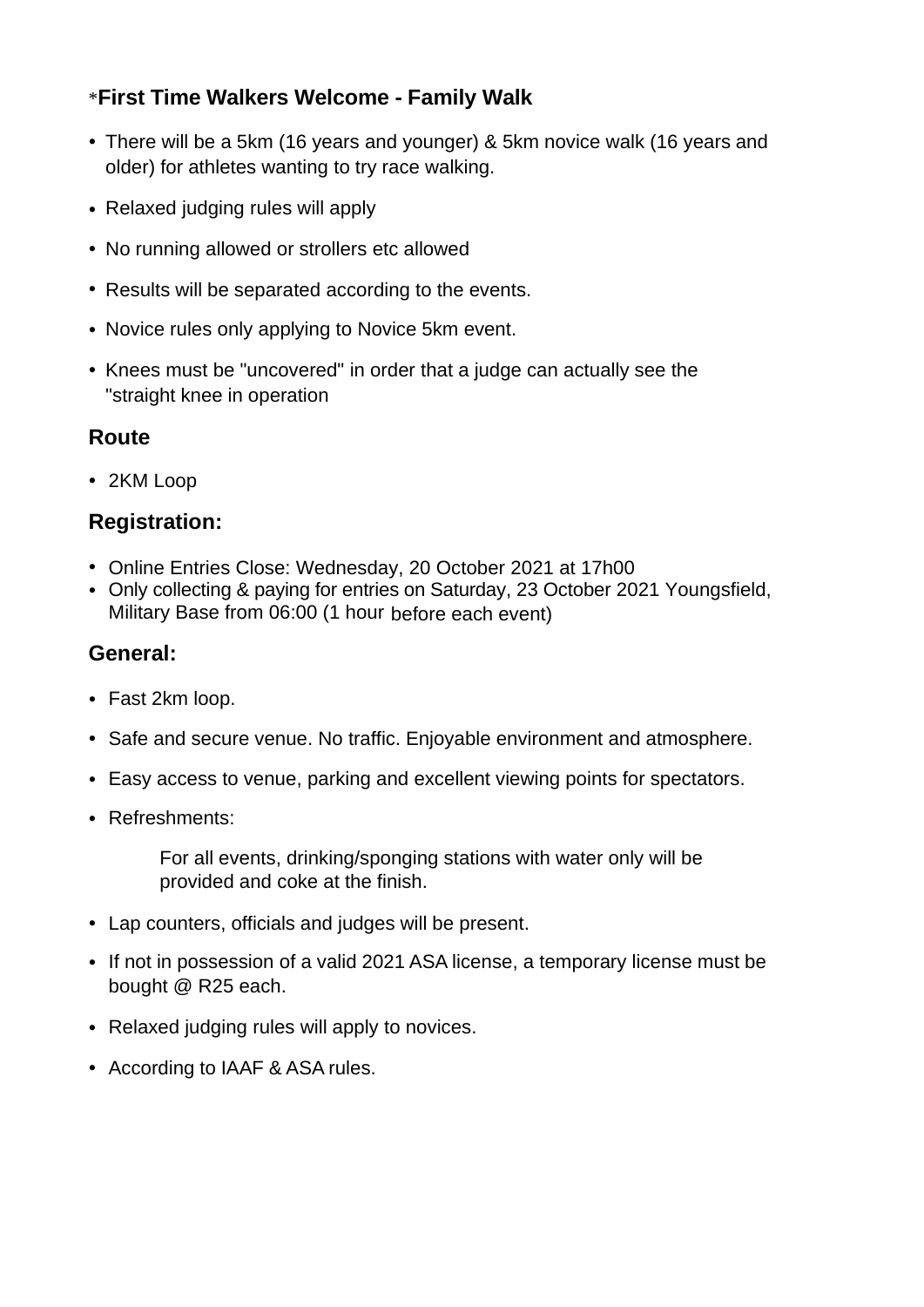#### **Rule - Pit Lane:**

For Race Walking events on track or road, a Pit Lane shall be used for all athletes irrespective of the age category. In such cases, an athlete will be required to enter the Pit Lane, once they have received three Red Cards and are so advised by the Chief Judge or someone delegated by him.

The applicable period in the Pit Lane will be the following for races up to and including Time:

- 5000m/5km 0.5min
- 10,000m/10km 1min
- 20,000m/20km 2min
- 30,000m/30km 3min
- 40,000m/40km 4min
- 50,000/50km 5min

#### **COVID-19 Regulations**

Due to the current situation of the Covid-19 pandemic, strict operating procedures will be followed by WPA before and during the scheduled meetings as prescribed by government regulations and ASA.

Procedures are:

- Masks: Masks must be worn by everybody when entering the stadium and during the entire stay inside the stadium except when athletes are warming up or competing and social distancing must be followed at all times.
- Sanitizing: A sanitizing station will be available at the entrance so everybody can sanitize their hands; all event stations will also have sanitizer.
- Temperature screening: The temperature of everybody entering the stadium will be screened at the entrance. A person with a temperature reading of above 38 will not be allowed;
- Health questionnaire: A health questionnaire will be available at the gate for everybody to complete; but will also send out to everyone to complete before coming to the event.
- Screening will be done at the Entrance
- No Spectators allowed, Athletes & Supporting Staff to observe social distance
- Athletes to vacate the stadium immediately after their event